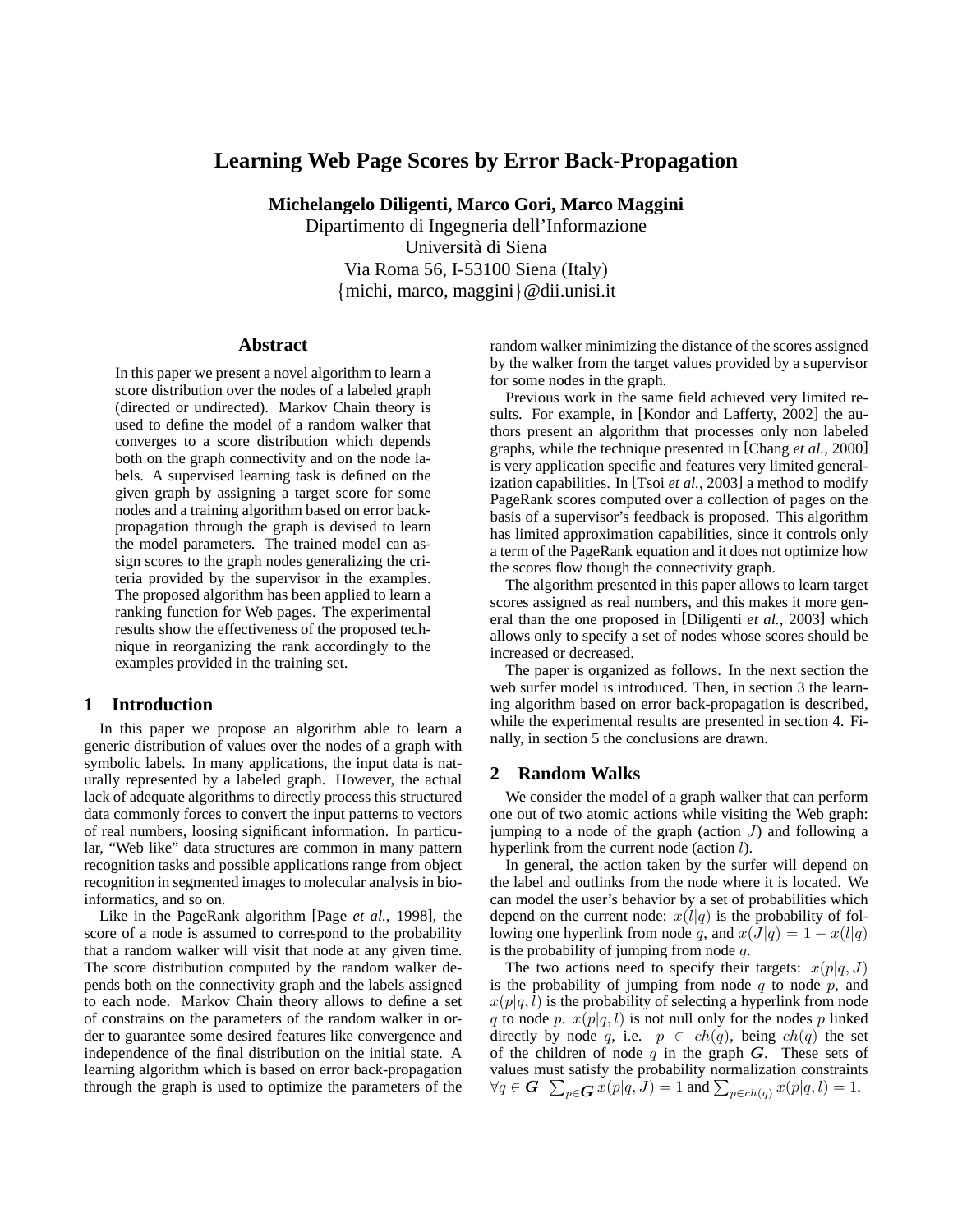The model considers a temporal sequence of actions performed by the surfer and it can be used to compute the probability  $x_p(t)$  that the surfer is located in node p at time t. The probability distribution on the nodes of the Web is updated by taking into account the actions at time  $t + 1$  using the following equation

$$
x_p(t+1) = \sum_{q \in \mathbf{G}} x(p|q, J) \cdot x(J|q) \cdot x_q(t) +
$$
  
+ 
$$
\sum_{q \in pa(p)} x(p|q, l) \cdot x(l|q) \cdot x_q(t),
$$
 (1)

where  $pa(p)$  is the set of the parents of node p. The score  $x_p$  of a node p is computed using the stationary distribution of the Markov Chain defined by equation (1) (i.e.  $x_p = \lim_{t\to\infty} x_p(t)$ . The probability distribution over all the nodes at time t is represented by the vector  $x(t)$  =  $[x_1(t),...,x_N(t)]'$ , being N the total number of nodes.

An interesting property of this model is that, under the assumption that  $x(J|q) \neq 0$  and  $x(p|q, J) \neq 0$ ,  $\forall p, q \in G$ , the stationary distribution  $x^*$  does not depend on the initial state vector  $x(0)$  (see [Diligenti *et al.*, 2002]). For example this is true for the PageRank equation for which  $x(J|q) = 1 - d$ , being  $0 < d < 1$ , and  $x(p|q, J) = \frac{1}{N}$ .

The random walker model of equation (1) is a simplified version of the model proposed in [Diligenti *et al.*, 2002], where two additional actions are considered by allowing the surfer to follow backlinks or to remain in the same node. The learning algorithm proposed in the next section can be easily extended to this more general model.

#### **3 Learning the score distribution**

The random surfer assigns the scores according to the probabilities  $x(p|q, J)$ ,  $x(J|q)$ ,  $x(p|q, l)$ , and  $x(l|q)$ . In most of the approaches proposed in the literature, these parameters are predefined or computed from some features describing the node  $p$  and/or the node  $q$ . For example, setting the parameters to  $x(l|q) = d$ ,  $x(J|q) = 1 - d$ ,  $x(p|q, J) = \frac{1}{N}$ , and  $x(p|q, l) = \frac{1}{ch(q)}$ , we obtain the popular PageRank random surfer [Page *et al.*, 1998].

In the general case, the model has a number of parameters quadratic in the number of nodes and it is infeasible to estimate these parameters without any assumption to reduce their number. In particular, we assume that the labels of nodes can assume *n* distinct values  $C = \{c_1, \ldots, c_n\}$  and that the surfer's behavior for any node  $p$  is dependent only on its label  $c^p \in C$  and the labels of the nodes pointed by p. Therefore, the parameters of the model are rewritten as:

$$
x(p|q, l) = \frac{x(c^p|c^q, l)}{\sum_{k \in ch(q)} x(c^k|c^q, l)}
$$
  

$$
x(p|q, J) = \frac{x(c^p|c^q, J)}{|c^p|}
$$
  

$$
x(l|p) = x(l|c^p) \qquad x(J|p) = x(J|c^p)
$$

where  $c^q \in C$  is the label of node q and  $|c^p|$  is the number of nodes with label  $c^p$ . The parameter  $x(c^p|c^q, l)$  represents the

tendency of the surfer to follow a hyperlink from a node with label  $c^q$  to a node with label  $c^p$ , the parameter  $x(c^p|c^q, J)$  is the probability of the surfer to jump from a node with label  $c<sup>q</sup>$ to a node with label  $c^p$  and  $x(l|c_i) = 1 - x(J|c_i)$  represents the probability that the surfer decides to follow a link out of a node with label  $c_i$ . In the following, we indicate as  $P$  the set of model parameters. T, J, B indicate *transition*, *jump* and *behavior* parameters, respectively. In particular, it holds that:  $P = \{T, \mathcal{J}, \mathcal{B}\}, T = \{x(c_i | c_j, l) \mid i, j = 1, \ldots, n\},\$  $\mathcal{J} = \{x(c_i|c_j, J) | i, j = 1, \ldots, n\}$ , and  $\mathcal{B} = \{x(l|c_i) | i =$  $1, \ldots, n$ . Under these assumptions, the random surfer equation becomes,

$$
x_p(t+1) = \sum_{q \in G} \frac{x(c^p|c^q, J)}{|c^p|} \cdot x(J|c^q) \cdot x_q(t) +
$$
  
+ 
$$
\sum_{q \in pa(p)} \frac{x(c^p|c^q, l)}{\sum_{k \in ch(q)} x(c^k|c^q, l)} \cdot x(l|c^q) \cdot x_q(t) ,
$$

Typically, the values  $x(c^p|c^q, l)$  are initialized to 1, such that all links are equally likely to be followed. Because of the model assumptions, the stronger is the tendency of the surfer to move to a node with a specific label, the higher are the scores associated to the nodes with that label. These assumptions reduce the number of free parameters to  $2 \cdot (n^2 - n) + n =$  $2 \cdot n^2 - n$ , being *n* the number of distinct labels.

#### **3.1 Learning the parameters**

We assume that a supervisor provides a set of examples  $\mathcal E$ in the graph G, where each example  $s \in \mathcal{E}$  is a node associated to a target score  $x_s^d$ .

Consider the following cost function for the scores computed by a surfer model using the set of parameters  $P$ ,

$$
E^{\mathcal{P}} = \frac{1}{|\mathcal{E}|} \sum_{s \in \mathcal{E}} e_s^{\mathcal{P}} = \frac{1}{|\mathcal{E}|} \sum_{s \in \mathcal{E}} \frac{1}{2} \cdot (x_s^{\mathcal{P}} - x_s^d)^2, \qquad (3)
$$

where  $e_s^{\mathcal{P}}$  is called instant error for the node s. Such error takes into account the distance between the target score and the value returned by the ranking function.

We want to minimize the cost function (3) by gradient descent with respect to a generic parameter  $w \in \mathcal{P}$ , i.e.,

$$
w' = w - \eta \frac{\partial E^{\mathcal{P}}}{\partial w} = w - \frac{\eta}{|\mathcal{E}|} \sum_{s \in \mathcal{E}} \frac{\partial e_s^{\mathcal{P}}}{\partial w} . \tag{4}
$$

Using a procedure similar to the *back-propagation through time* algorithm (BPTT) [Haykin, 1994], commonly used in training recurrent neural networks, for each node  $s$  in the training set we unfold the graph starting from  $s$  at time  $T$ and moving backward in time through the path followed by the random surfer. The graph unfolding is basically a backward breadth-first visit of the graph, starting from the target node at time T, where each new unfolded level corresponds to moving backward of one time step. Each unfolded node is associated to the variable  $x_q(T-t)$  where q is the corresponding graph node,  $t$  is the number of backward steps from the target node. Similarly, the parameters of the model are split into an independent set of parameters corresponding to the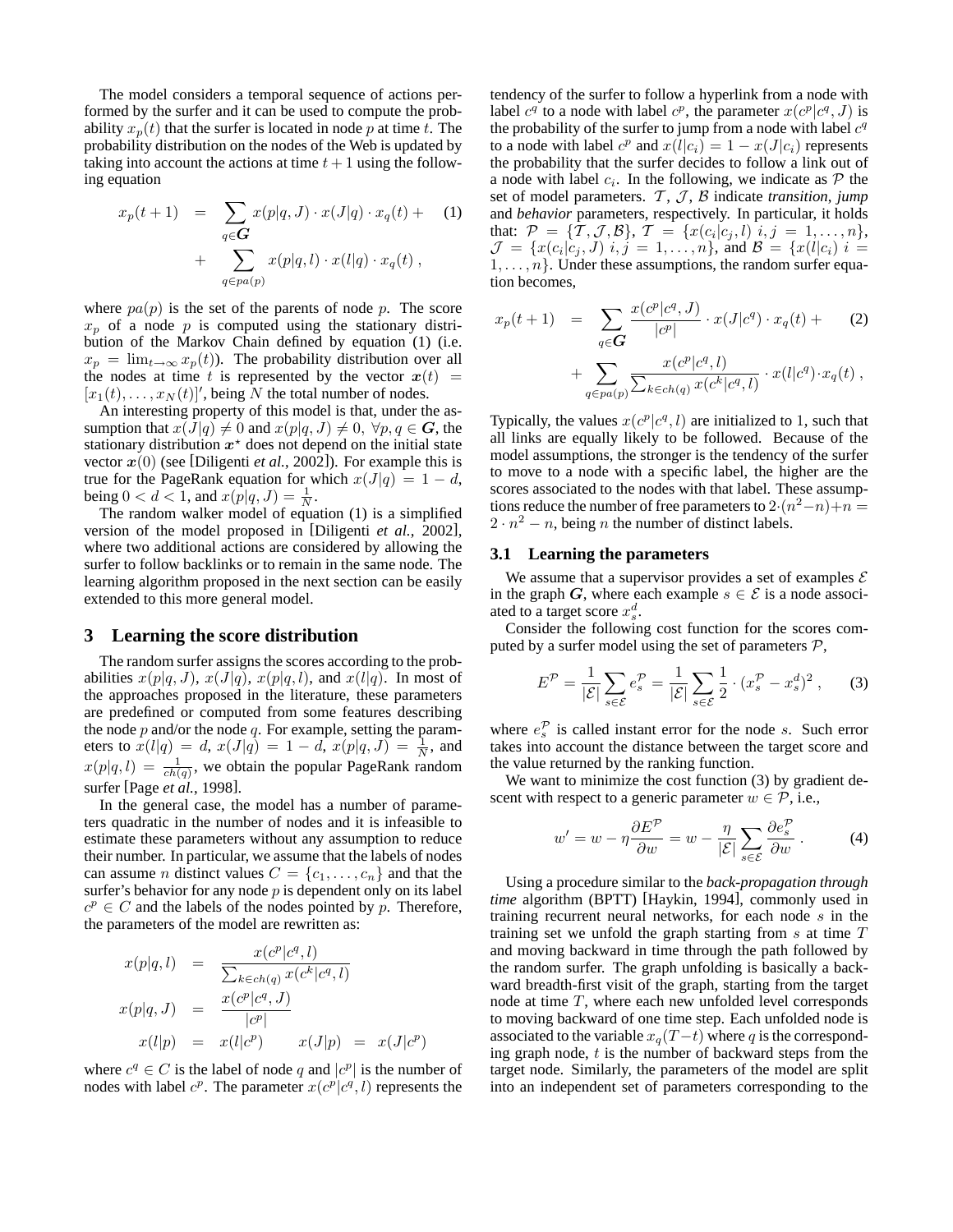

Figure 1: (a) A graph composed by three nodes. (b) The first four levels of the unfolding for the graph, starting from node b at time T.  $U(t)$  indicates the set of nodes at the level t of the unfolding (corresponding to the time step t). In the example,  $U(T) = \{b\}$ ,  $U(T-1) = \{a, c\}, U(T-2) = \{a\}$  and  $U(T-3) = \{a\}.$ 

different time steps. We indicate with  $P(t)$  the model parameters at time t and with  $w(t) \in \mathcal{P}(t)$  the value of any given parameter at time  $t$ . An infinite unfolding is perfectly equivalent to the original graph with respect to the computation of the score  $x_s^{\mathcal{P}}(T)$  for a target node s. However, the unfolding takes into account only the score propagation due to the forward links, whereas the contribution of jumps (coming from any node in the graph) is neglected.

In the following, we indicate as  $\mathcal{U}_s(t)$  the set of nodes contained in the unfolding centered on node  $s$  for the time step  $t$ . See figure 1 for an example of graph unfolding.

Thanks to the parameter decoupling in the unfolding, a parameter  $w(t)$  influences only the scores at the following time step. Thus, the derivative of the instant error with respect to a parameter  $w(t)$  can be written as,

$$
\frac{\partial e_s^{\mathcal{P}}}{\partial w(t)} = \sum_{p \in \mathbf{G}} \frac{\partial e_s^{\mathcal{P}}}{\partial x_p^{\mathcal{P}}(t+1)} \cdot \frac{\partial x_p^{\mathcal{P}}(t+1)}{\partial w(t)} . \tag{5}
$$

Assuming that the parameters of the surfer are *stationary* (i.e. they do not depend on time:  $w(t) = w \ \forall t$ ), the derivative with respect to a single parameter can be obtained summing all the contributions for the single time steps,

$$
\frac{\partial e_s^{\mathcal{P}}}{\partial w} = \sum_{t=-\infty}^{T-1} \sum_{p \in \mathbf{G}} \frac{\partial e_s^{\mathcal{P}}}{\partial x_p^{\mathcal{P}}(t+1)} \cdot \frac{\partial x_p^{\mathcal{P}}(t+1)}{\partial w(t)} \ . \tag{6}
$$

The term  $\frac{\partial e_s^{\mathcal{P}}}{\partial x_p^{\mathcal{P}}(t+1)}$  in equation (6) can not be directly computed, unless when  $t = T - 1$ ,  $s = p$ . In this latter case, it holds that,

$$
\frac{\partial e_s^{\mathcal{P}}}{\partial x_s^{\mathcal{P}}(T)} = x_s^{\mathcal{P}}(T) - x_s^d \,. \tag{7}
$$

Let  $\delta_p(t)$  indicate  $\frac{\partial e_s^{\mathcal{P}}}{\partial x_p^{\mathcal{P}}(t)}$ . If p is not a target node, then

 $\frac{\partial e_s^{\mathcal{P}}}{\partial x_p^{\mathcal{P}}(t)}$  can be rewritten as,

$$
\frac{\partial e_s^{\mathcal{P}}}{\partial x_p^{\mathcal{P}}(t)} = \delta_p(t) = \sum_{z \in \mathbf{G}} \frac{\partial e_s^{\mathcal{P}}}{\partial x_z^{\mathcal{P}}(t+1)} \cdot \frac{\partial x_z^{\mathcal{P}}(t+1)}{\partial x_p^{\mathcal{P}}(t)} \approx
$$

$$
\approx \sum_{z \in ch(p)} \frac{\partial e_s^{\mathcal{P}}}{\partial x_z^{\mathcal{P}}(t+1)} \cdot \frac{\partial x_z^{\mathcal{P}}(t+1)}{\partial x_p^{\mathcal{P}}(t)} = (8)
$$

$$
= \sum_{z \in ch(p)} \delta_z(t+1) \cdot \frac{x(c^z|c^p, l)(t)}{\sum_{k \in ch(p)} x(c^k|c^p, l)(t)}.
$$

$$
x(l|c^p)(t) =
$$

$$
= \sum_{z \in ch(p)} \delta_z(t+1) \cdot P(p, t \to z, t+1) =
$$

$$
(x_s^p - x_s^d) \cdot P(p, t \to s, T),
$$

where  $ch(p)$  is the set of children of node p in the unfolding and  $P(p, t_1 \rightarrow z, t_2)$  indicates the probability of the surfer to follow a path in the unfolding connecting the node  $p$  at time  $t_1$  to the node z at time  $t_2$ . Only the influence of transition parameters on the score of node  $p$  was taken into account in the propagation of the delta values.

Neglecting the influence of the jump parameters (i.e. taking into account only the influence due to link following) is an accurate approximation when the probability of following a link is much higher than the probability of jumping (like it is commonly assumed in PageRank). However, the experimental results show that such an approximation provides good results in the general case.

A generic node  $p$  at time  $t$  has influence over a supervised node s at time T proportional to the probability  $P(p, t \rightarrow$  $s, T$ ) that the surfer will follow the path from the node p at time  $t$  to the central node  $s$  at time  $T$ . An implication of this result is that farther nodes will have less influence, given the exponential decrease of the probability of following a path with its length. In particular, a node p influences  $\frac{\partial e_s^{\mathcal{P}}}{\partial x_p^{\mathcal{P}}(t)}$  only if  $P(p, t \rightarrow s, T) \neq 0$ . Since  $\mathcal{U}_s(T - t)$  is the set of nodes from which it is possible to reach node  $s$  at time  $T$  starting at time t, only for the nodes in this set it holds that  $P(p, t \rightarrow$  $s, T$   $\neq$  0. Thus, in equation (8) not all the score variables at time  $t + 1$  must be considered in the application of the chain rule. Inserting equation (8) into (6), and limiting the chain rule only to the nodes with a non-zero influence, yields,

$$
\frac{\partial e_s^{\mathcal{P}}}{\partial w} = (x_s^{\mathcal{P}} - x_s^d) \sum_{t=-\infty}^{T-1} \sum_{p \in \mathcal{U}_s(t+1)} P(p, t \to s, T) \cdot \frac{\partial x_p^{\mathcal{P}}(t+1)}{\partial w(t)}.
$$

Since the stable point of the system does not depend on the initial state, without loss of generality, the unfolding can be interrupted at time 1 (the graph is unfolded  $T$  times) assuming that  $T$  is large enough so that the state before time 1 has no effect on the final state (this is also expressed by the fact that the probability of following a path in the unfolding  $P(p, t \rightarrow$ s, T) converges to 0 when the path length  $T - t$  increases),

$$
\frac{\partial e_s^{\mathcal{P}}}{\partial w} = (x_s^{\mathcal{P}} - x_s^d) \sum_{t=1}^{T-1} \sum_{p \in \mathcal{U}_s(t+1)} P(p, t \to s, T) \cdot \frac{\partial x_p^{\mathcal{P}}(t+1)}{\partial w(t)}.
$$
\n(9)

In the following sections, we compute the derivative  $\partial x_p^{\mathcal{P}}(t+1)$  $\frac{\partial^2 p}{\partial w(t)}$  to be inserted into equation (9) for a transition, jump and behavior parameter.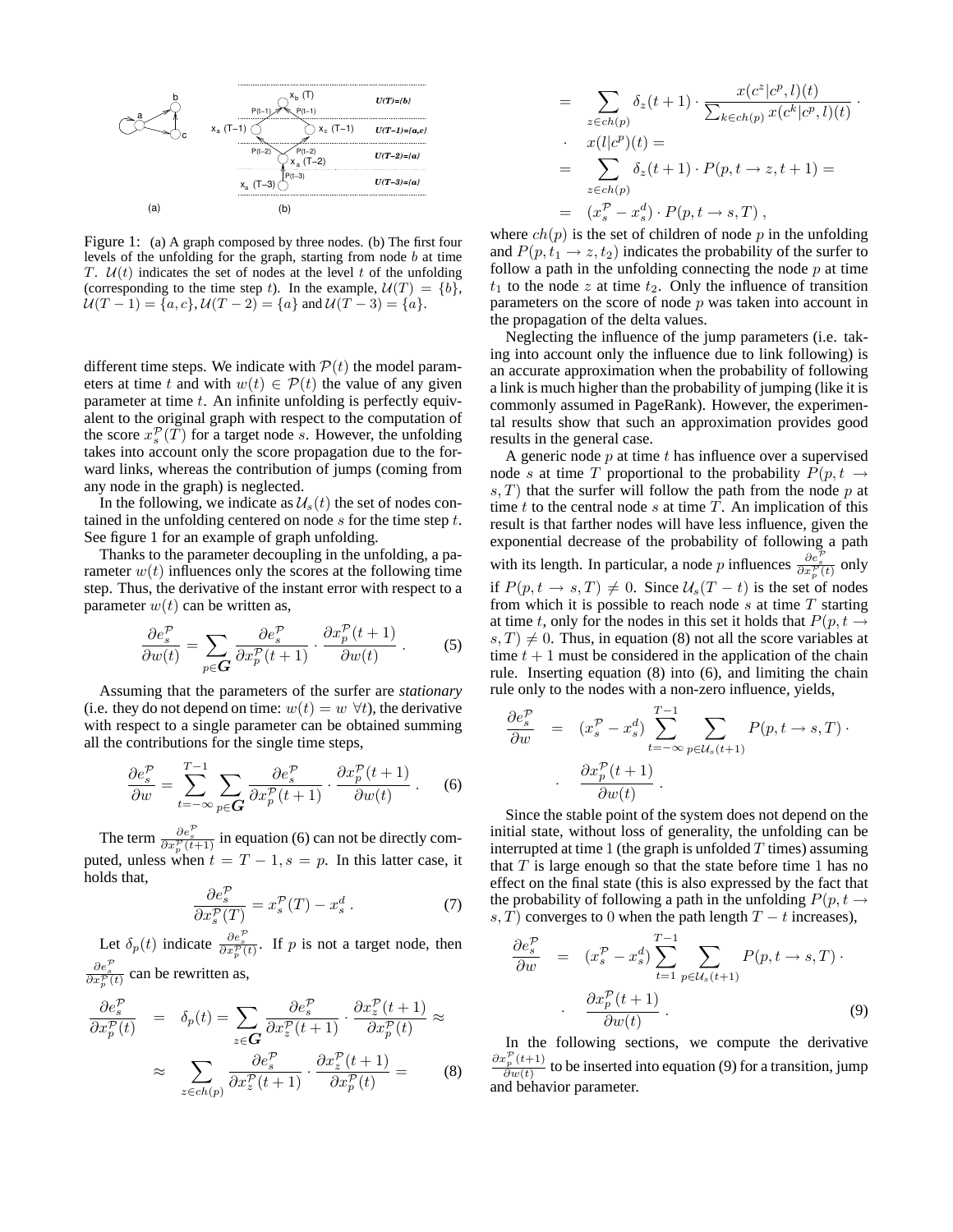#### **3.2 Learning the transition parameters**

For a transition parameter  $w = x(c_i|c_j, l)$ , equation (2) shows that  $\frac{\partial x_p^{\mathcal{P}}(t+1)}{\partial x(c_i|c_j,l)(t)} = 0$  if  $c^p \neq c_i$ . On the other hand if  $c^p = c_i$ , it holds that,

$$
\frac{\partial x_p^{\mathcal{P}}(t+1)}{\partial x(c_i|c_j,l)(t)} = \sum_{q \in pa(p)} x(l|c^q)(t)x_q^{\mathcal{P}}(t) \cdot \frac{\partial \left[\frac{x(c^p|c^q,l)(t)}{\sum_{k \in ch(q)} x(c^k|c^q,l)(t)}\right]}{\partial x(c_i|c_j,l)(t)}
$$

The application of the derivative rule for a fraction of functions, yields that when  $c^p = c_i$ ,

$$
\frac{\partial x_p^{\mathcal{P}}(t+1)}{\partial x(c_i|c_j,l)(t)} = \sum_{\substack{q \in pa(p) \\ q:c^q = c_j}} x(l|c^q)(t) \cdot x_q^{\mathcal{P}}(t) \cdot (10)
$$
\n
$$
\frac{\sum_{k \in ch(q)} x(c^k|c^q,l)(t) - x(c^p|c^q,l)(t) \cdot |k \in ch(q):c^k = c_i|}{\left[\sum_{k \in ch(q)} x(c^k|c^q,l)(t)\right]^2}
$$

where  $|k \in ch(q) : c^k = c_i|$  is the number of children nodes of q having label  $c_i$ .

Without loss of generality, it can be assumed that the system has already converged at time 0 (i.e.  $x_q = x_q(t)$ ,  $t =$  $0, \ldots, T, \forall q \in G$ ). Inserting equation (10) into (9) and, after removing all temporal dependencies from the parameters and from the node scores under the assumption of model stationarity and convergence at time 0, the derivative of the instant error for the considered transition parameter is obtained.

Averaging over all the examples, the model parameters can be updated by gradient descent according to equation (4). The new parameters can be used to compute a new score distribution over the nodes  $x_p^{\mathcal{P}}$ . Function optimization and score estimation can be iterated through multiple epochs, till a termination criterion is satisfied.

#### **3.3 Learning the jump parameters**

For a jump parameter  $w = x(c_i|c_j, J)$ , equation (2) shows that it holds that,

$$
\frac{\partial x_p^{\mathcal{P}}(t+1)}{\partial x(c_i|c_j,J)(t)} = \begin{cases} 0 & \text{if } c^p \neq c_i \\ \frac{x(J|c_j)(t)}{|c_i|} \cdot \sum_{\substack{q \in \mathbf{G} \\ q: c^q = c_j}} x_q^{\mathcal{P}}(t) & \text{if } c^p = c_i \end{cases}
$$

where  $|c_i|$  indicates the number of nodes in the graph G with label  $c_i$ . The previous equation can be inserted into (9) and, removing all temporal dependencies under the assumption of model convergence and stationarity, yields the derivative of the instant error with respect to a jump parameter.

#### **3.4 Learning the surfer action bias**

Following a procedure similar to that shown for the transition and jump parameters, we start computing the derivative  $\partial x_p^{\mathcal{P}}(t+1)$  $\frac{\partial x_p(t+1)}{\partial x(l|c_i)(t)}$  for a single parameter.

In particular, equation (2) shows that,

$$
\frac{\partial x_p^{\mathcal{P}}(t+1)}{\partial x(l|c_i)(t)} = \sum_{\substack{q \in pa(p) \\ q:c^q = c_i}} \frac{x(c^p|c_i, l)(t)}{\sum_{k \in ch(q)} x(c^k|c_i, l)(t)} \cdot x_q^{\mathcal{P}} - \sum_{\substack{q \in \mathbf{G} \\ q:c^q = c_i}} \frac{x(c^p|c_i, J)(t)}{|c^p|} \cdot x_q^{\mathcal{P}}(t), \qquad (11)
$$

where the surfer model is assumed to respect the probabilistic constrains at every time step, i.e.  $x(J|c_i)(t) = 1-x(l|c_i)(t)$ .

Merging equation (9) and (11) under the assumption of model stationarity and convergence at time 0, yields the derivative of the instant error with respect to a behavior parameter. All parameters can be simultaneously updated as described in section 3.2, 3.3 and 3.4 to train the model. After the updating, the jump and behavior parameters must be normalized to respect the probabilistic constrains.

Finally, using an EM-style algorithm [Dempster *et al.*, 1977] the adapted surfer model can re-surf the Web graph yielding a new estimate of the scores. The procedure can be repeated till a stop criterion is satisfied. Since the parameters are estimated from a few levels deep unfoldings, only a small set of nodes must be considered at each iteration. The main overhead of the proposed learning algorithm is the full PageRank computation that must be completed at each step. Our experiments show that usually only very few iterations are needed to converge.

#### **4 Experimental results**

The experiments were performed on two datasets, which were collected by focus crawling the Web [Diligenti *et al.*, 2000], on the topics "wine" and "Playstation", respectively. The "wine" dataset contains 1.000.000 documents, while the "Playstation" one 500.000. The documents were clustered using a hierarchical version of the k-means algorithm [Duda and Hart, 1973]. In particular, in two different runs, we clustered the pages from the dataset on topic "Playstation" into 25 sets, whereas the dataset on topic "wine" was clustered into 25 and 100 sets.

Two topic-specific search engines were built containing the downloaded documents. The rank of each page in the dataset was computed using a random walker producing the standard PageRank scores. We tested the quality of the ranking function by submitting a set of queries to the search engine whose results were sorted by the scores assigned by the random surfer. By browsing the results, we found pages which were authorities on the specific topic but were (incorrectly) not inserted in the top positions of the result list. Such pages were selected as examples of pages which should get a higher rank (positive examples). A target score equal to one (the maximum reachable score according to the model) was assigned to the positive examples. On the other hand, we found pages having a high rank which were not authorities for the topic. Such pages were selected as negative examples and a target score equal to zero was assigned to those pages. The learning algorithm, as previously described was applied to these datasets, using the selected examples. Only a small set of examples (3-15) was typically labeled as positive or negative in any single experiment.

#### **4.1 Analysis of the effects of learning**

This first group of experiments aims at demonstrating that the surfer model as learned by the proposed training algorithm, could not be generated by a non-adaptive schema as the focused versions of PageRank proposed in the literature.

In figure 2, we show the values of the transition, jump and behavior parameters for each cluster, resulting from the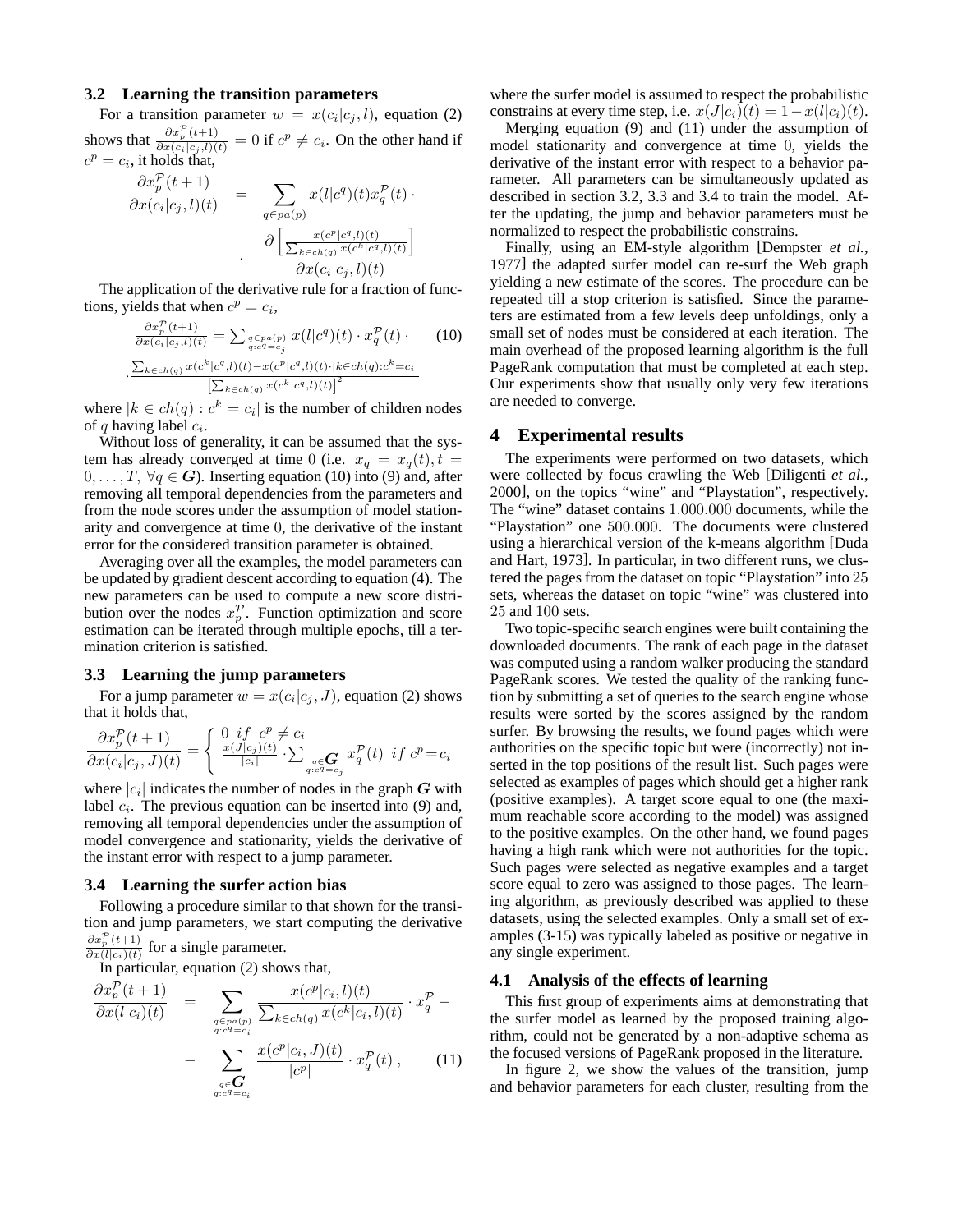

Figure 2: Values of the transition, jump and behavior parameters after learning for the "Playstation" dataset. For each cluster (x axis), all the  $n$  parameters to the other clusters are sequentially plotted.

training sessions for a surfer on the topic "Playstation". The learned parameters represent a complex interaction of the resulting surfer with the page clusters where a few clusters are strongly boosted and a few other strongly demoted. This behavior (expecially targeted demotions) can not be expressed by the focused versions of PageRank [Richardson and Domingos, 2002; Diligenti *et al.*, 2002], which simply boost all the parameters leading to the clusters of relevant pages (according to the simplistic assumption that relevant pages are more likely to point to other relevant pages). This demonstrates that the trained surfer is able to exploit hierarchies of topics to model the complex path leading to good/bad pages.

In figure 3-(a) and 3-(b), there are plotted the probabilities that the surfer is located in a page of a specific cluster. In particular we show the results for the dataset on topic "wine" clustered into 100 groups and a random graph with 200.000 nodes clustered into 25 groups. The learning algorithm is able to increase the likelihood of the random surfer to visit pages belonging to a set of clusters, while decreasing its probability of visiting pages belonging to other clusters.

Figure 4 shows the value of the cost function  $E^{\mathcal{P}}$  at each iteration. Each plot reports the cost function when a specific set of parameters is optimized during training. The behavior parameters are less effective than the jump parameters in optimizing the surfer model. However, neither the behavior or the jump parameters are as effective as the transition parameters. As expected, when all parameters considered during the



Figure 3: Plots of the normalized probability of the surfer of being located in a page of a given cluster before and after learning. (a) results on the crawl for the topic "wine" with 100 clusters. (b) results on a random graph with 200.000 nodes and 25 clusters.



Figure 4: Values of cost function as a function of the iteration number. Each plot reports the cost function when a specific set of parameters is considered during training.

learning process, the cost function reaches its minimum.

In figure 5, there are shown the scores of the pages of cluster 8 of the dataset "Playstation" before and after learning. This cluster was manually detected as strongly on the topic "Playstation" and 3 pages belonging this cluster were explicitly inserted in learning set as pages that should get an higher score. As expected the rank of the other pages in this cluster was boosted up thanks to the capability of the algorithm to generalize from a small number of training examples.

#### **4.2 Qualitative results**

This experiment compares the quality of the page ranks before and after training. In particular, some authoritative pages on the topic "wine" were provided as positive examples, while some authoritative pages on other topics were provided as negative examples. Figure 6 reports the pages which obtained the largest variation in their rank. The pages that ob-